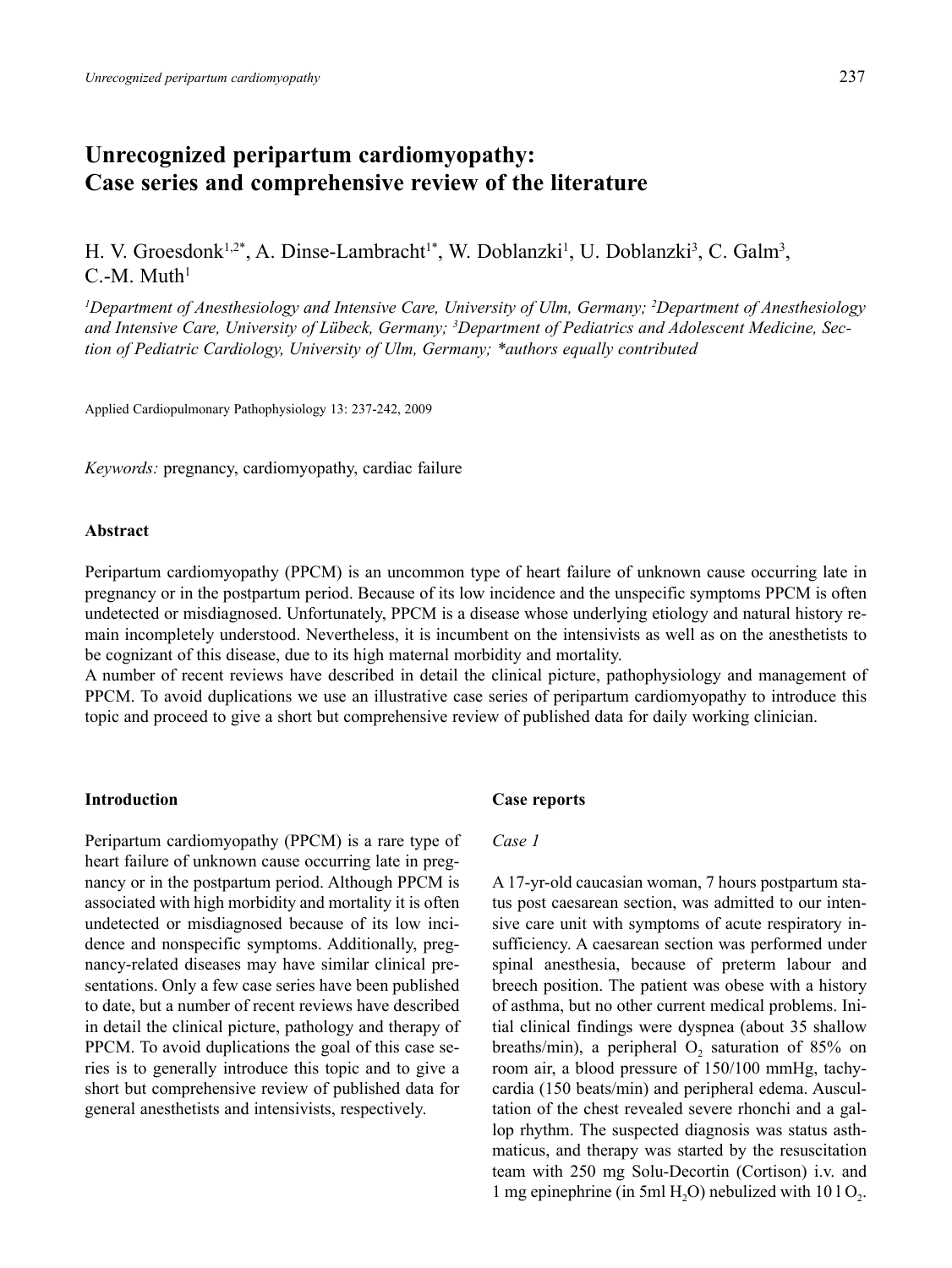Laboratory studies including electrolytes, complete blood count, basic coagulation panel, renal and liver function parameters, all showed no abnormal findings (Tab.1), whereas arterial blood gases revealed a respiratory acidosis with hypoxia. Chest radiograph showed an enlarged heart and severe signs of pulmonary congestion (Fig.1 I), whereas primary ECG was normal. These findings led to a clinical diagnosis of acute heart failure based on peripartum cardiomyopathy with the tentative diagnosis of an acute pulmonary embolism of unknown etiology. Transthoracic echocardiography (TTE) revealed no evidence of right sided obstruction, but a dilated left ventricle with moderate impaired ejection fraction (48%). Additionally a mitral regurgitation Grade II° was found (Fig.2 I/II). To support the diagnosis, a thoracic CT-scan was done. The scan confirmed the diagnosis PPCM, showing a global heart enlargement with signs of left heart decompensation. An acute pulmonary embolism could be excluded. Additional coagulation, heart failure and infection studies were obtained and completed the diagnosis of PPCM (Tab.1). Significant clinical improvement occurred after 2 days of treatment with diuretics, angiotensin-converting enzyme (ACE) inhibitors and vasodilators. After 5 days of therapy the echocardiography study was normal (Fig.2 III/IV) and the patient was discharged home.

*Table 1. Laboratory values at the time of admission, at day 2 after transfer and at the time of ICU discharge or transfer to the medical department (for all three cases).*

|                      | Case 1 (B.H., 17 yrs) |          |        | Case 2 (R.Z., 33 yrs) |          |        | Case 3 (C.H., 38 yrs) |         |         |                         |
|----------------------|-----------------------|----------|--------|-----------------------|----------|--------|-----------------------|---------|---------|-------------------------|
|                      | Adm.                  | day 2    | day 5  | Adm.                  | day 2    | day 5  | Adm.                  | day 2   | day 3   |                         |
| <b>WBC</b>           | 13,2                  | 10,4     | 8,4    | 17,9                  | 11,1     | 10,1   | 11,9                  | 9,8     | 8       | $C/\mu l$               |
| Hb (Hk)              | 9,6(29)               | 8,6 (26) | 10(30) | 10,4(30)              | 10,6(30) | 12(34) | 8,7(28)               | 9,3(31) | 9,3(30) | $G/dl$ $(\%)$           |
| Thromb.              | 209                   | 248      | 392    | 254                   | 236      | 449    | 216                   | 238     | 233     | $C/\mu l$               |
|                      |                       |          |        |                       |          |        |                       |         |         |                         |
| Sodium               | 140                   |          | 140    |                       |          | 139    |                       | 137     |         | mmo/l                   |
| Potassium            | 4,1                   |          | 3,9    |                       |          | 4,2    |                       | 3,8     | 4,2     | mmo/l                   |
|                      |                       |          |        |                       |          |        |                       |         |         |                         |
| Urea                 | 2,3                   |          | 2,9    |                       | 9,4      | 5,4    | 5,2                   | 6,2     |         | mmo/l                   |
| Creatinine           | 63                    |          | 42     |                       | 72       | 85     | 106                   | 100     | 77      | $\mu$ mol/l             |
|                      |                       |          |        |                       |          |        |                       |         |         |                         |
| $\operatorname{AST}$ | 19                    |          | 20     |                       |          | 35     | 27                    | 26      |         | $\mathbf{U}/\mathbf{l}$ |
| $\mathbf{ALT}$       | $\tau$                |          | 12     |                       |          | 40     | $\,8\,$               |         |         | U/I                     |
| GGT                  | 5                     |          | 9      |                       |          | 23     |                       | $<$ 5   |         | U/I                     |
| LDH                  | 242                   |          | 249    |                       |          | 249    |                       | 224     |         | U/I                     |
|                      |                       |          |        |                       |          |        |                       |         |         |                         |
| <b>CRP</b>           | 21,9                  | 61       | 39,8   | 21,2                  | 59       | 15.5   | 32,9                  | 62,9    |         | mg/                     |
|                      |                       |          |        |                       |          |        |                       |         |         |                         |
| Quick                | 112                   | 104      | 102    | 119                   | 121      | 121    | 91                    | 109     |         | $\frac{0}{0}$           |
| <b>PTT</b>           | 25                    | 32       | 31     | 24                    | 24       | 24     | 35                    | 25      |         | sec                     |
| Fibrinogen           | 5,1                   |          | 5,5    |                       |          | 4,9    |                       |         |         | g/l                     |
| $AT-3$               | 88                    |          | 110    |                       |          | 94     |                       |         |         | $\%$                    |
|                      |                       |          |        |                       |          |        |                       |         |         |                         |
| Trop I               | 0,02                  |          |        | 0,11                  | 0,12     |        | 0,12                  | 0,14    | 0,12    | $\mu g/l$               |
| D-Dimer              | 750                   |          |        |                       |          |        | 203                   |         |         | $\mu$ g/l               |
|                      |                       |          |        |                       |          |        |                       |         |         |                         |
| NT-proBNP            | 4449                  | 4179     |        | 2622                  | 626,9    |        | 4128                  | 3333    |         | $\mu g/l$               |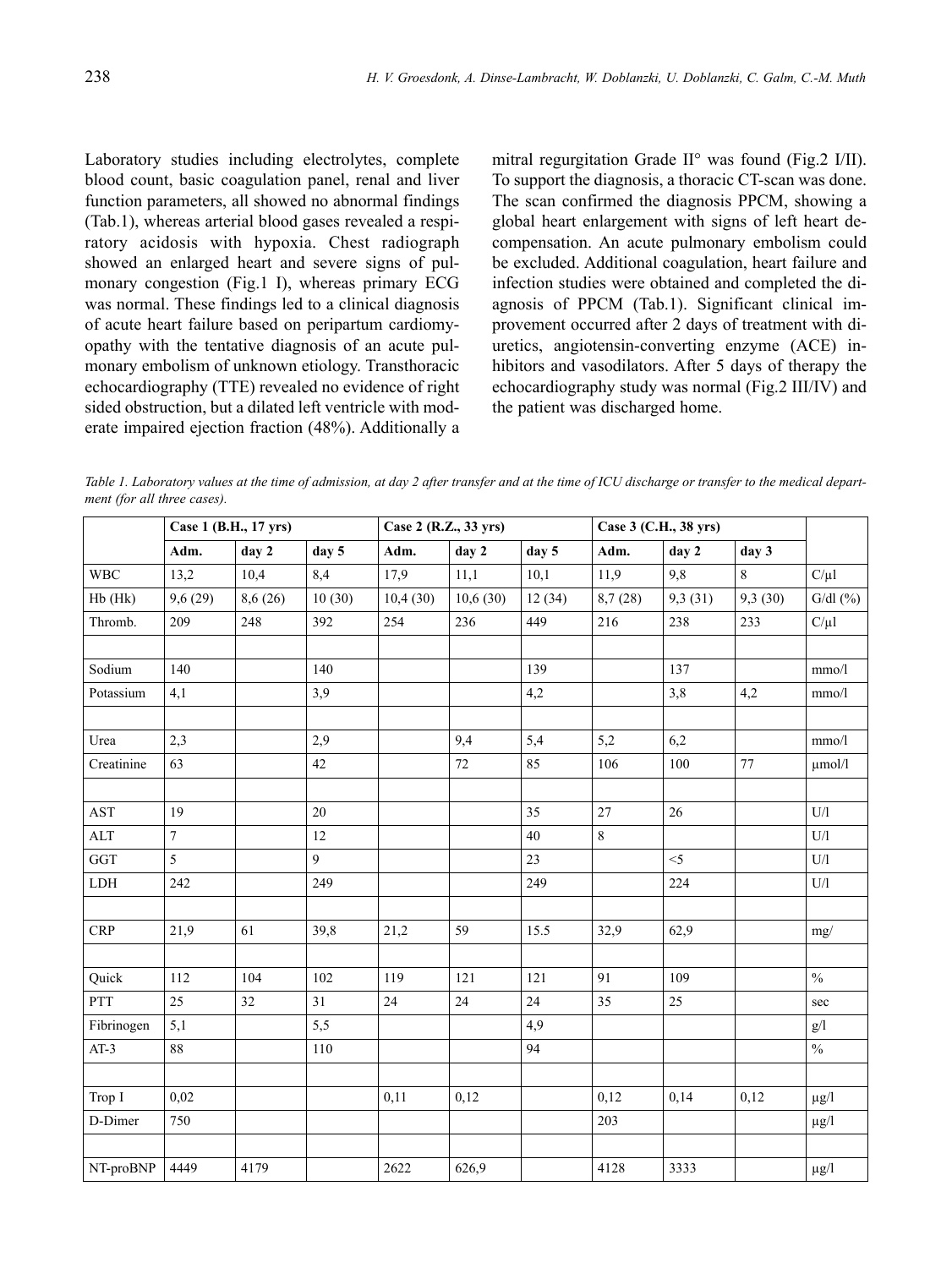

*Figure 1. A PA chest radiogram of case 1 (Fig.1 I) and case 3 (Fig.1 II) at time of admission: Allusively cardiomyopathy and severe signs of pulmonary congestion are visible, suggesting the diagnosis of acute left heart decompensation.*

## *Case 2*

A 33-yr-old caucasian woman, pregnant with twins following in vitro fertilization, was admitted in gestational week 27+1 with a developing infection of the amnionic fluid and preterm labor. Caesarean section was performed under general anesthesia after an ineffective spinal anesthesia. Approximately two hours before the c-section, the patient complained about mild dyspnea for the first time. During anesthesia the oxygen saturation, as measured by a fingertip pulse oxymeter, fell from 99% to 89% when the inspiratory oygen concentration was lowered from 1.0 to 0.5. After the delivery of two healthy babies, the operation

concluded and the patient became severely dyspneic. As a result she was admitted to the intensive care unit.

TTE performed two hours after ICU admission showed only mild dilation of the left ventricle and atrium but a severely reduced left ventricular ejection fraction of 30%. The blood samples taken revealed also heart failure as indicated by an initial n-terminal pro-brain natriuretic peptide (NT-proBNP) value of 2622.0 pg/ml (Tab.1).

She responded to treatment with continuous positive airway pressure, diuretics and nitrates; the symptoms improved quickly and the NT-proBNP fell to 626.9 pg/ml on the following day. The patient was discharged from the intensive care unit after three days.

# *Case 3*

The third case to be discussed was more severe. A 38 yr-old patient who was pregnant with twins (her ninth and tenth child) was scheduled for elective caesarean section. On the day before section was planned, labor began and she was admitted to the labor and delivery suite. She complained of dyspnea, which had begun a few days before. She also reported similar problems by the end of her previous pregnancy. She was hypertensive (BP 180/100 mmHg), tachycardic (HR 160/min) and the oxygen saturation was 99% breathing room air. Since delivery was urgent, caesarean section was performed under spinal anesthesia without further work-up. The spinal procedure had been uneventful with negative blood aspirate and clear spinal fluid. After injection of 15mg of Bupivacain intrathecally, the patient became hypotensive (systolic blood pressure about 90 mmHg) and she was treated with colloidal infusions and sympathomimetics. Later the patient was discharged from the operating room in stable cardiopulmonary condition (RR 110/60, HR 110/min and oxygen saturation 96% breathing room air).

12 hours later the patient complained of dyspnea again and was admitted to the intensive care unit in a state of cardiac decompensation. She was tachycardic (HR 150-180/min) and the oxygen saturation on room air was 76% while the systolic blood pressure was normal (100-120 mmHg). The echocardiography showed severe impaired left ventricular function (EF 15%) and suggested cardiomyopathy. The x-ray showed global cardiac decompensation (Fig.1 II). The NT-proBNP at admission was 4128 pg/ml (Tab.1).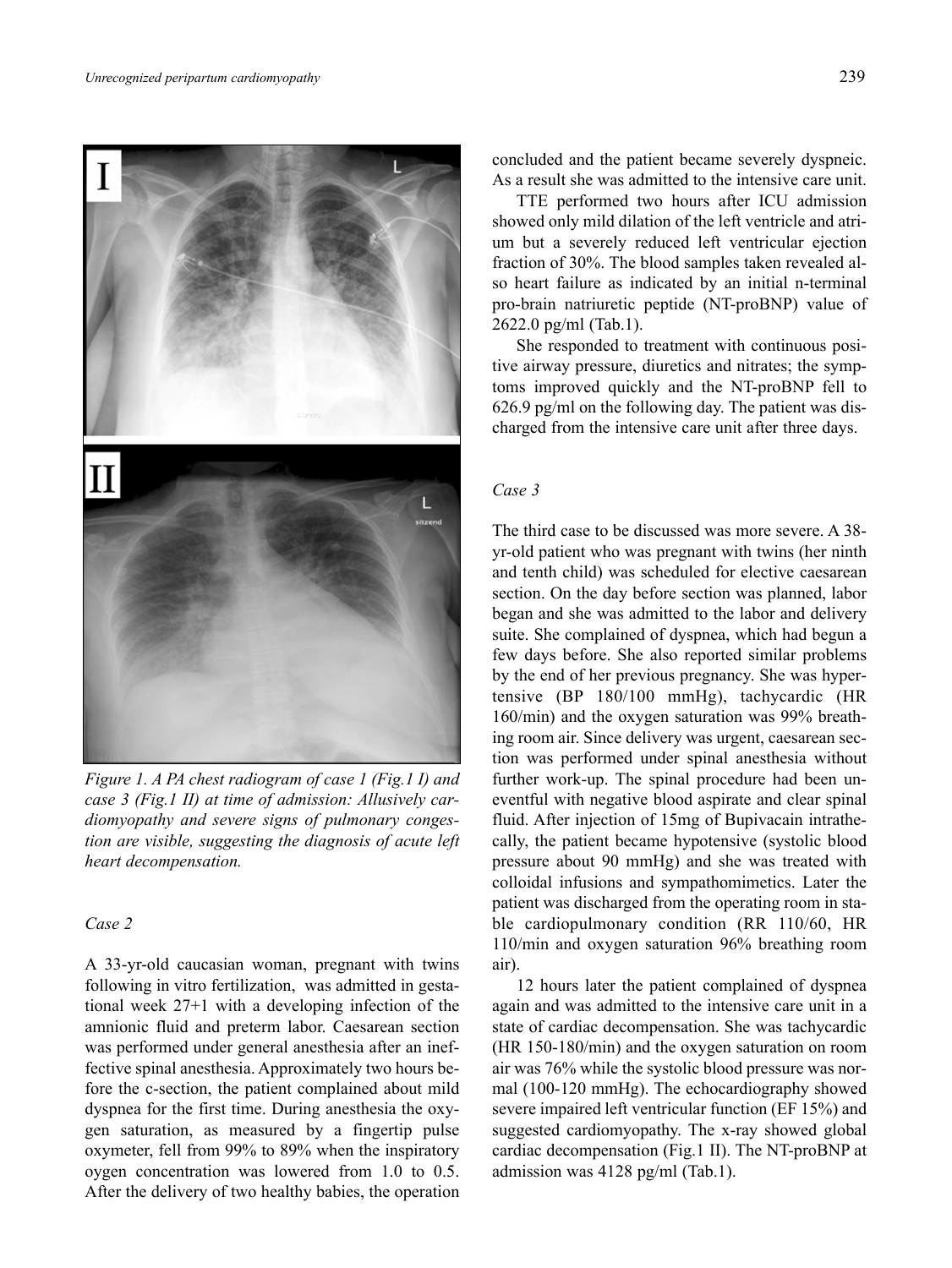

*Figure 2. Doppler echocardiographic assessment of mitral valve regurgitation in an apical view (Case 1) showing moderate mitral valve regurgitation as a sign of acute heart failure (I). Measurements of left ventricular function and dimension at the end of systole and diastole by M-mode echocardiography in a parasternal long-axis view, showing enlargement of the left ventricle and impairment of the left posterior wall motion as signs of acute heart failure (II). Almost normal findings in the control assessments after 5 days (III/IV).*

Again, conservative treatment with continuous positive airway pressure (CPAP), diuretics and ßadrenergic blockers was initiated and the patient was transferred to the medical service on the following day. The dyspnea improved only slightly and the repeat echocardiography performed five days after delivery still showed severely impaired left ventricular function. The therapy was converted to oral medications with angiotensin converting enzyme blockers, Bblockers and diuretics. The patient was discharged seven days post partum.

#### **Short-Review**

Heart failure associated with pregnancy was first observed and recorded as early as the 19<sup>th</sup> century by Ritchie and Virchow. Adapted from work by Demakis et al. (1), PPCM is defined as the development of heart failure in the last month of pregnancy or in the first 5 months postpartum in patients with no demonstrable heart disease before the last month of pregnancy and no discernible etiology for heart failure.

#### *Epidemiology*

The exact incidence of PPCM is unknown but is estimated to be 1 in 3000-4000 deliveries in the United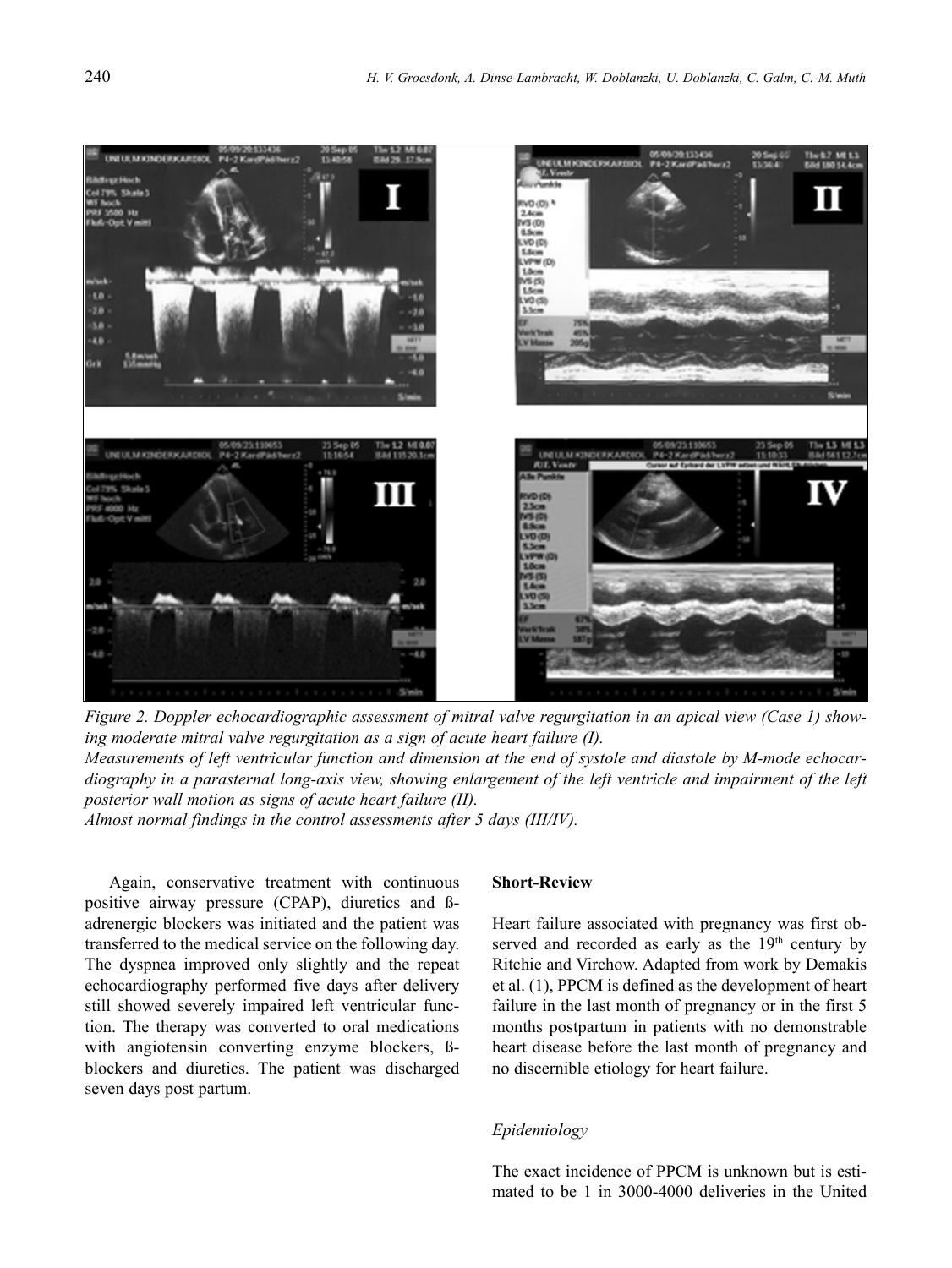States (2). Specific data is rare because mild forms are often unrecognized and the manner in which authors define PPCM shows great variability. PPCM constitutes less than 1% of all cardiovascular events related to pregnancy (3). Risk factors classically identified in the literature include black race, increased age (>30 years), multiparity, twin pregnancy, preeclampsia and gestational hypertension (1;4).

#### *Etiology*

Despite many hypotheses, the cause und mechanism of pathogenesis of PPCM remain unknown. Early investigations proposed myocarditis as the cause for PPCM where anti-inflammatory treatment resulted in clinical improvement (5). Further studies failed to establish this causal link between mycarditis and development of PPCM (6;7). Additionally, Felker et al. confirmed that the absence or presence of inflammation on endomyocardial biopsy tissue did not predict outcome in patients with PPCM (8).

Persistent viral antigen has been also postulated as a trigger for the development of PPCM. Presence of viral genomic material, including enterovirus (coxsackie virus), parvovirus B19, adenovirus and hepatitis virus was isolated in biopsy material of patients with idiopathic dilated cardiomyopathy. Further, the authors demonstrated an association between clinical improvement of left ventricular systolic function and viral clearing (9). Despite this promising findings, further studies are needed to clearly identify virus infection as the cause for development of PPCM.

Many animal and clinical investigations support to the hypothesis that immune activation, dysregulation of cellular apoptosis pathways and upregulated humoral immunity contribute to the pathogenesis of PPCM. Whereas the importance of raised high sensitivity c-reactive protein in plasma of patients with new and evolving PPCM merits additional evaluation, concentrations of the inflammatory cytokine TNF-alpha, elevated immunoglobulins against cardiac myosin as well as markers of apoptosis (Fas/Apo-1) are well correlated with left ventricular function and mortality. Additionally, animal data suggest that the cardiac myocyte-specific STAT3 pathway is necessary for protection of the heart from postpartum stress (10).

Taken all available data together, so far no cause has been clearly identified for the development of PPCM.

# *Clinical features and diagnosis*

The clinical presentation of patients of PPCM is similar to that of other forms of left ventricular and systolic failure. Clinical symptoms are dyspnea, cough, chest pain, abdominal pain, and orthopnea. Additionally physical examination may reveal signs such as tachycardia, hypertension, ventricular gallop rhythm, mitral regurgitation murmur, hepatosplenomegaly, ascites, hemoptysis, or jugular venous distension. Ancillary studies include electrocardiogram (ECG), chest radiograph, Doppler-echocardiography and possibly thoracic CT-scan. To recapitulate, proper medical history and an accurate physical examination combined with routine ancillary studies may ensure the diagnosis of PPCM. Clinicians should think of PPCM in any peripartum patient with unexplained disease.

#### *Therapy*

Medical therapy of PPCM is similar to that for others forms of congestive heart failure. Thus digoxin, angiotensin-converting enzyme (ACE) inhibitors, diuretics, sodium restriction and after-load reducing agents are the mainstays of medical therapy (11-13). If necessary, catecholamines like dopamine and dobutamine can be given. Arrhythmia treatment should be performed using standard guidelines and protocols. Low molecular weight heparin prophylaxis is routinely advised. Immunosuppressive therapy may be indicated when peripartum myocarditis and cardiomyopathy is present (5). Intra-aortic balloon pumping or insertion of a left ventricular (LVAD) or biventricular assist device (BVAD) should be considered if the patient is not responding to medical management. As a last resort heart transplantation can be considered for nonresponders.

## *Prognosis*

Prognosis in the United States is variable with a maternal mortality of 25 to 50 percent (14). However outcome differs widely between reports. Death is generally attributed to arrhythmia or thrombo-embolism. If congestive cardiomyopathy persists after 6 months it is likely irreversible and portends decreased survival.